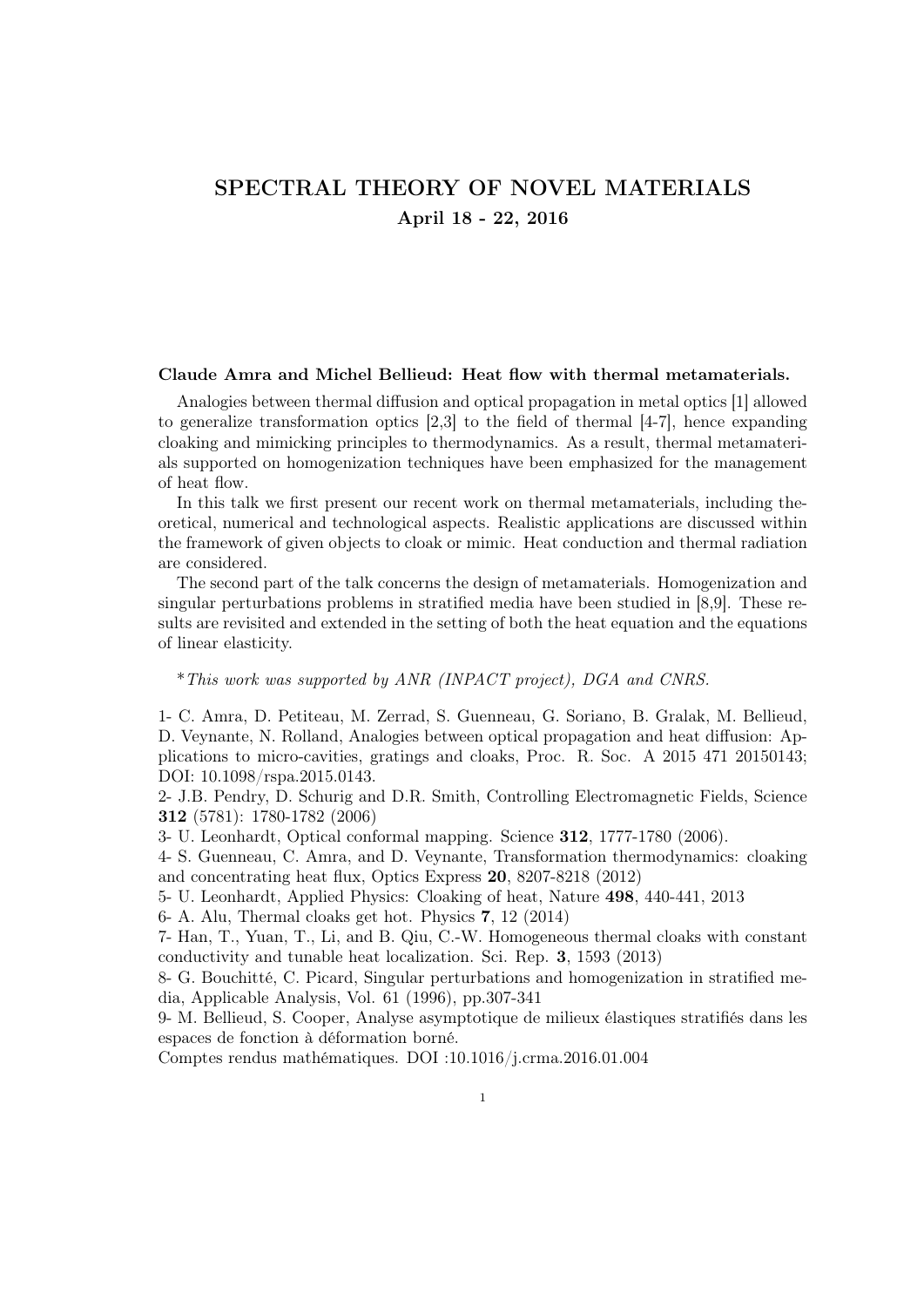### Nicolas Bonod: Effective medium theory to mimic the fields scattered by metallic particles with insulators.

Metallic particles hosting localized surface plasmons open novel routes to tailor light propagation due to their ability to strongly enhance the electromagnetic fields at the nanoscale [1]. The dielectric permittivity of noble metals is dominated by the free electrons in the conduction band leading to a negative real part and positive imaginary part, while insulators (without free electrons) are characterized by dielectric permittivity with positive real and imaginary parts.

By using an effective medium theory applied to spherical scatterers, we show that the strong electric field scattered by a silver nanoparticle excited at its surface plasmon resonance (strong oscillation of free electrons) can be identically reproduced by a particle of same size (compared with the wavelength) but made of positive dielectric (without free electrons) [2].

Light scattering of metallic nanoparticles can be described by the first order electric coefficient:  $a_1 = \frac{j_1(z_b)}{j_1(z_b)}$  $h_1^{(+)}(z_b)$  $\epsilon_s\varphi_1^{(1)}(z_b)-\epsilon_b\varphi_1^{(1)}(z_s)$  $\frac{\varepsilon_s\varphi_1^{\gamma'}(z_b)-\varepsilon_b\varphi_1^{\gamma'}(z_s)}{\varepsilon_s\varphi_1^{\gamma+1}(z_b)-\varepsilon_b\varphi_1^{\gamma+1}(z_s)},$  where  $z_i=k_iR$  with  $k_i^2=\varepsilon_i k_0^2$ ,  $k_0$  being the wavenumber in vacuum, R the radius of the particle,  $\varepsilon_b = 1$  and  $\varepsilon_s$  are the permittivities of the background and particle respectively. The spherical Bessel and Hankel functions are respectively denoted by  $j_1$  and  $h_1^{\pm}$ , with  $\pm$  representing the outgoing (+) and incoming (-)  $\left[zh_1^{(\pm)}(z)\right]'$ 

Hankel functions. The  $\varphi_1$  functions are defined as  $\varphi_1^{(\pm)}$  $I_1^{(\pm)}(z)\equiv$  $\frac{h_1^{(1)}(z)}{h_1^{(\pm)}(z)}, \varphi_1^{(1)}$  $\binom{1}{1}(z) \equiv \frac{[zj_1(z)]'}{j_1(z)}$  $\frac{[j_1(z)]}{j_1(z)}$  . Positive dielectrics can reproduce the fields scattered by a silver particle if the scattering

coefficients are equal :  $a_1(z_0, \varepsilon_{metal}) = a_1(z_0, \varepsilon_{insulator})$ , which can be simplified after some algebraic manipulations to the following complex transcendental equation :

(1) 
$$
\frac{\varphi_1^{(1)}(z_{metal})}{\varepsilon_{z_{metal}}} = \frac{\varphi_1^{(1)}(z_{insulator})}{\varepsilon_{z_{insulator}}}.
$$

We solved this expression by using the factorized expression of the Bessel function, which allowed to obtain a new formulation of the special function [2-4]:  $\varphi_n^{(1)}(z) = n +$  $1 + \sum_{\alpha=1}^{\infty} \frac{2z^2}{z^2 - a_s^2}$  $\frac{2z^2}{z^2-a_{n,\alpha}^2}$ , where  $a_{n,\alpha}$  are the (tabulated) zeros of the Bessel function  $j_n(x)$ . By taking only the lowest zero,  $a_{1,1}$ , Eq. 1 can be cast:

(2) 
$$
\varepsilon_{\text{eq}} = \left(\frac{a}{z_0}\right)^2 \frac{1 - (z_0/a)^2 \varepsilon_{\text{in}}}{1 - (z_0/b)^2 \varepsilon_{\text{in}}}.
$$

A study of the sign of the dielectric permittivity of the insulator,  $\varepsilon_{z_{insulator}}$ , shows that when  $\varepsilon_{z_{metal}}$  depicts the dielectric permittivity of silver,  $Re[\varepsilon_{z_{insulator}}]$  is positive (see Fig.1). In other words, the electromagnetic response of silver nanoparticles when excited at the surface plasmon resonance frequency can be reproduced with particles made of insulators [2].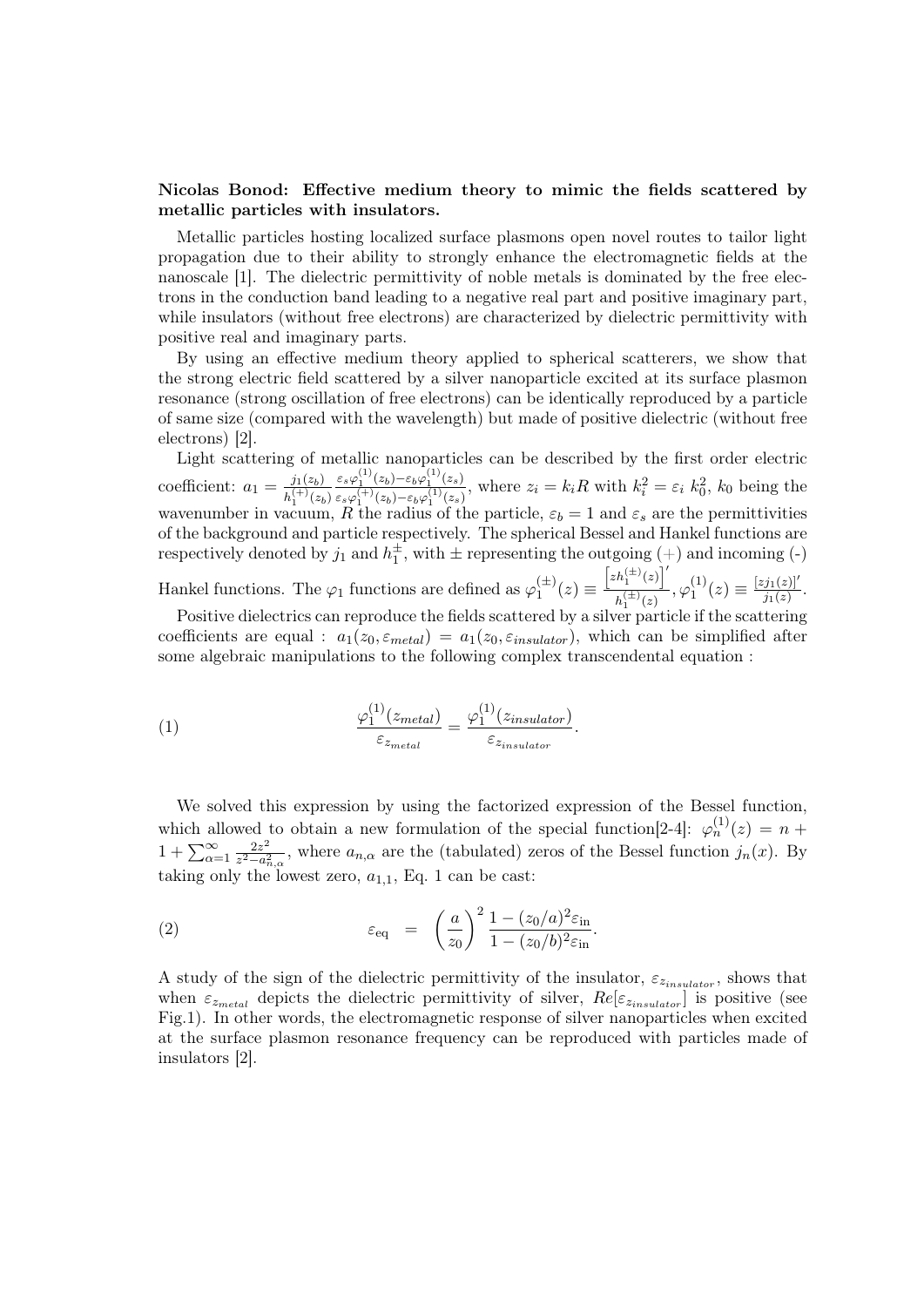### References

1. S. Enoch, N. Bonod, Plasmonics: from basics to advanced topics, (Springer, Berlin, 2012)

2. A. Devilez, X. Zambrana-Puyalto, B. Stout, N. Bonod, "Mimicking localized surface plasmons with dielectric particles," Physical Review B 92, 241412(R) (2015)

3. V. Grigoriev, A. Tahri, S. Varault, B. Rolly, B. Stout, J. Wenger, and N. Bonod, "Optimization of resonant effects in nanostructures via weierstrass factorization," Physical Review A 88, 011803 (2013).

4. V. Grigoriev, N. Bonod, J. Wenger, and B. Stout, "Optimizing nanoparticle designs for ideal absorption of light," ACS Photonics 2, 263–270 (2015).

# B. Malcolm Brown: Uniqueness for an inverse problem in electromagnetism with partial data.

A uniqueness result for the recovery of the electric and magnetic coefficients in the time-harmonic Maxwell equations from local boundary measurements is proven. No special geometrical condition is imposed on the inaccessible part of the boundary of the domain, apart from imposing that the boundary of the domain is C 1,1. The coefficients are assumed to coincide on a neighbourhood of the boundary, a natural property in applications

Joint work with: Marco Marletta and Juan Reves.

#### Jochen Brüning: Heat kernel estimates on arbitrary Riemannian manifolds.

We consider a self-adjoint non-negative operator H in a Hilbert space  $\mathsf{L}^2(X, d\mu)$ . We assume that the semigroup  $(e^{-tH})_{t>0}$  is defined by an integral kernel, p, which allows an estimate of the form  $p(t, x, x) \leq F_1(x)F_2(t)$  for all  $(x, t) \in X \times \mathbb{R}_+$ ; we refer to  $F_1$  as the control function. We show that such an estimate leads to rather satisfying abstract results on relative compactness of perturbations of  $H$  by potentials. It came as a surprise to us, however, that such an estimate holds for the Laplace-Beltrami operator on any Riemannian manifold. In particular, using a domination principle, one can deduce from the latter fact a very general result on the relative compactness of perturbations by potentials of the Bochner Laplacian associated with a Hermitian bundle  $(E, h^E, \nabla^E)$ over an arbitrary Riemannian manifold  $(M, g)$ ; in fact, only quantities of order zero in g enter in the estimates. These results can be extended to weighted Riemannian manifolds, where under lower curvature bounds on the  $\alpha$ -Bakry-Émery tensor one can construct quite explicit control functions, and to any weighted graph, where the control function is expressed in terms of the vertex weight function. It should be possible to extend this heat kernel estimate also to Bochner Laplacians of Hermitian vector bundles over any Riemannian manifold.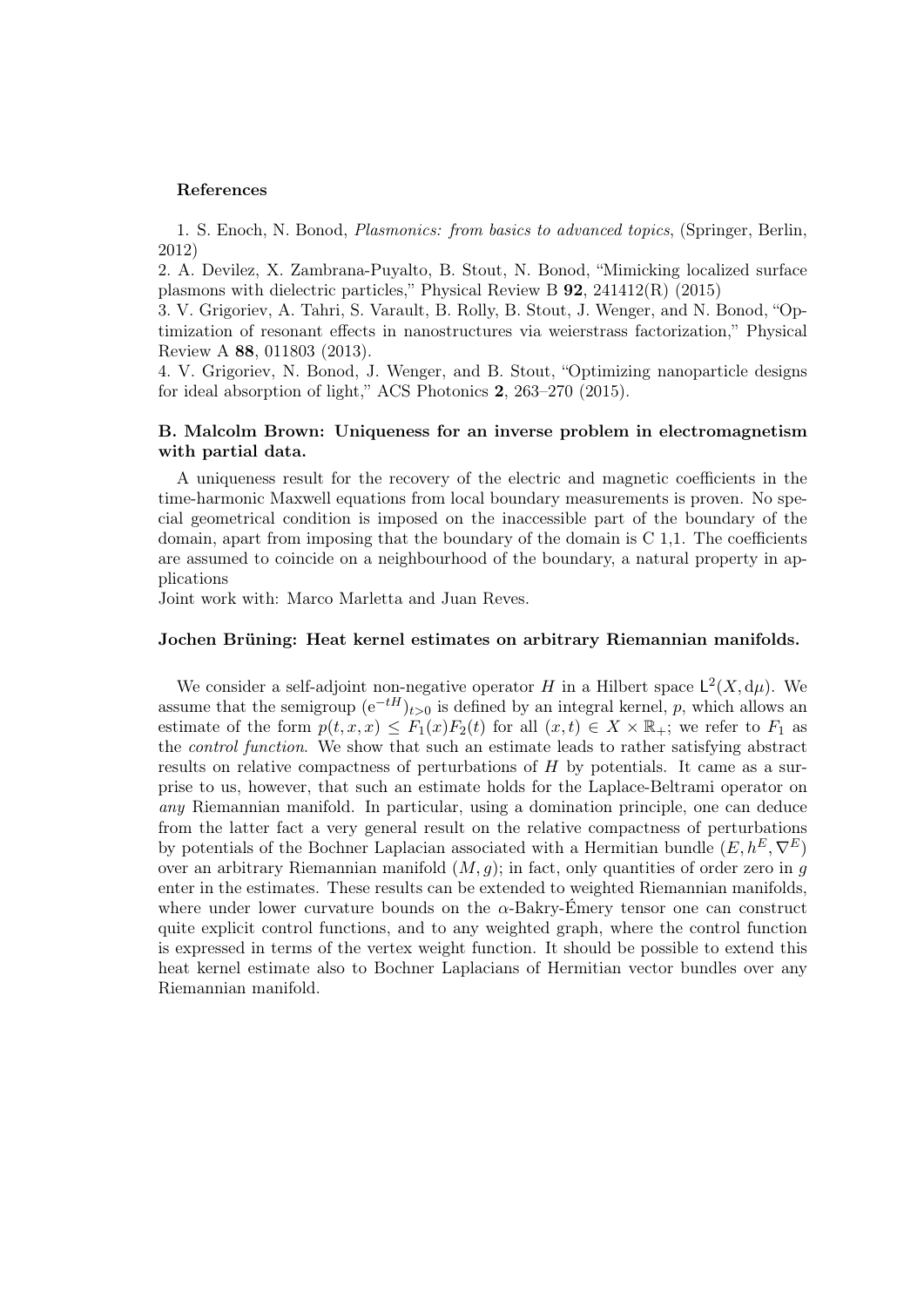## Jean-Bernard Bru: From the 2nd Law of Thermodynamics to AC-Conductivity Measures of Interacting Fermions in Disordered Media.

We study the dynamics of interacting lattice fermions with random hopping amplitudes and random static potentials, in presence of time–dependent electromagnetic fields. The interparticle interaction is short-range and translation invariant. Electromagnetic fields are compactly supported in time and space. I will explain how the limit of infinite space supports (macroscopic limit) of electromagnetic fields yields Ohm and Joule's laws in the AC-regime. An important outcome is the extension to interacting fermions of the notion of macroscopic AC–conductivity measures, known so far only for free fermions with disorder. Such excitation measures result from the 2nd law of thermodynamics and turn out to be Lévy measures. As compared to the Drude (Lorentz–Sommerfeld) model, widely used in Physics, the quantum many-body problem studied here predicts a much smaller AC-conductivity at large frequencies. This indicates (in accordance with experimental results) that the relaxation time of the Drude model, seen as an effective parameter for the conductivity, should be highly frequency-dependent. Meanwhile, this study also shows the validity of Ohm's law at the atomic scale for a purely quantum system, which has experimentally been verified in 2012. Such a behavior was unexpected. Joint work with: W. de Siqueira Pedra.

## Kirill Cherednichenko: Asymptotic behaviour of the spectra of systems of Maxwell equations in periodic composite media with high contrast.

I shall discuss the behaviour of the spectrum of the system of Maxwell equations of electromagnetism, with rapidly oscillating periodic coefficients, subject to periodic boundary conditions on a "macroscopic" domain  $(0,T)^d, T > 0$ . We consider the case when the contrast between the values of the coefficients in different parts of their periodicity cell increases as the period of oscillations  $\eta$  goes to zero. We show that the limit of the spectrum as  $\eta \to 0$  contains the spectrum of a "homogenised" system of equations that is solved by the limits of sequences of eigenfunctions of the original problem. We investigate the behaviour of this system and demonstrate phenomena not present in the scalar theory for polarised waves.

Joint work with Shane Cooper (University of Bath).

### Giuseppe De Nittis: Topological nature of the Fu-Kane-Mele invariants.

Condensed matter electronic systems endowed with odd time-reversal symmetry (TRS) (a.k.a. class AII topological insulators) show topologically protected phases which are described by an invariant known as Fu-Kane-Mele index. The construction of this invariant, in its original form, is specific for electrons in a periodic background and is not immediately generalizable to other interesting physical models where different forms of TRS also play a role. By exploiting the fact that system with an odd TRS (in absence of disorder) can be classified by Quaternionic vector bundles, we introduce a Quaternionic topological invariant, called FKMM-invariant, which generalizes and explains the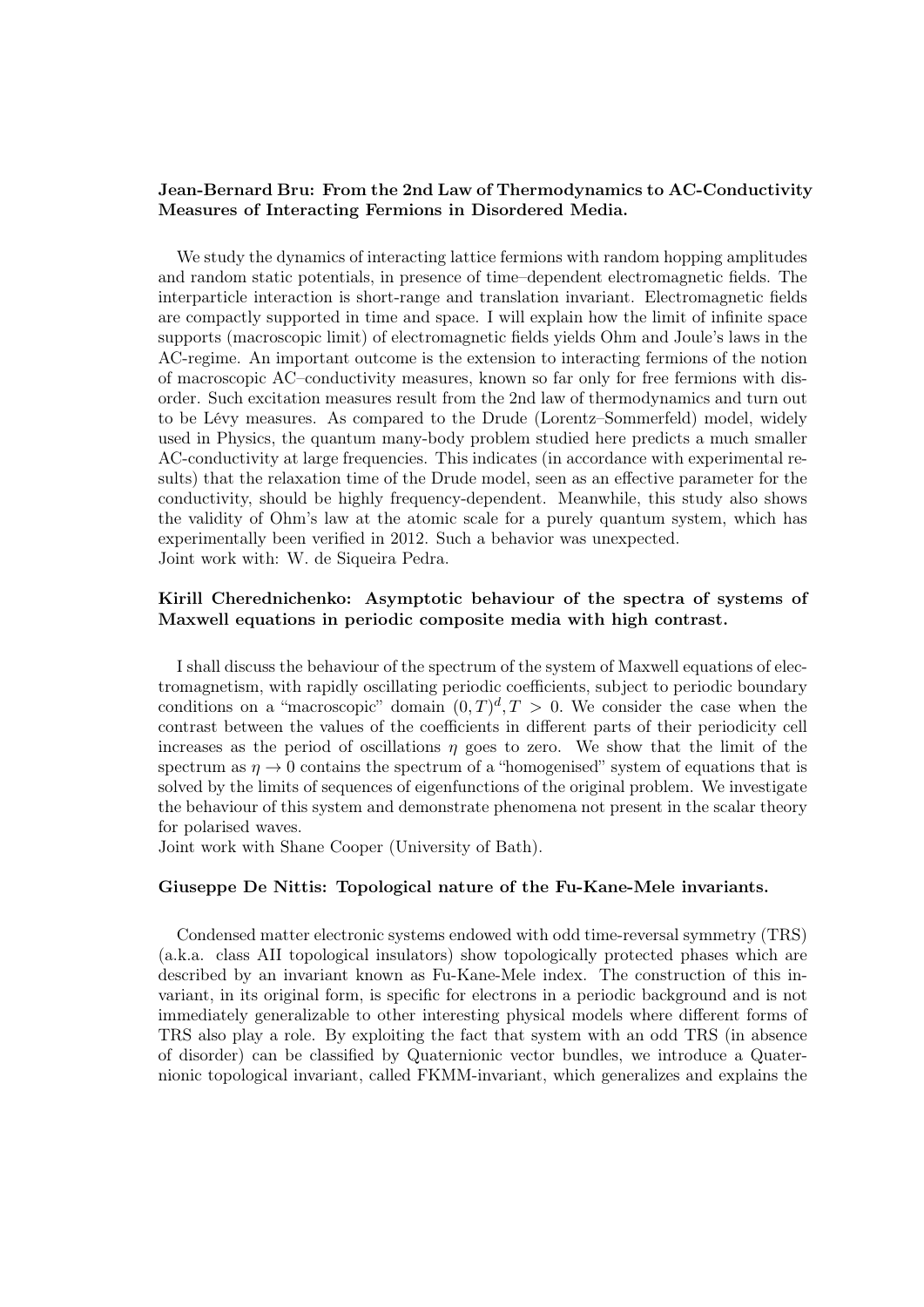topological nature of the Fu-Kane-Mele index. We show that the FKMM-invariant is a universal characteristic class which can be defined for Quaternionic vector bundles in full generality, independently of the particular nature of the base space. Moreover, it suffices to discriminate among different topological phases of system with an odd TRS in low dimension. As a particular application we describe the complete classification over a big class of low dimensional involutive spheres and tori. We also compare our classification with recent results concerning the description of topological phases for two-dimensional adiabatically perturbed systems.

Joint work with: K. Gomi.

#### Stefan Enoch: Metamaterials, transformation optics for waves engineering.

We will introduce the concepts of metamaterials and transformation optics. Then, we will show examples of the new engineering possibilities offered by these tools. We will also present how surface plasmons could be manipulated in the same way [1]. Using simple shallow water model, we will show that transposition of optical invisibility concepts to water waves is straightforward. Then, experiments on water waves cloaks and carpets will be presented [2]. A second type of waves we will consider is bending waves. We will show thanks to a thin-plate model that cloaking of waves on such plates is possible with potential applications to anti-vibrating systems [3]. It also opens the way to earthquake protection [4].

1. J. Renger, M. Kadic, G. Dupont, S. S. Aćimović, S. Guenneau, R. Quidant , S. Enoch, "Hidden progress: broadband plasmonic invisibility" Optics Express 18, 15757- 15768 (2010).

2. M. Farhat, S. Enoch, S. Guenneau, and A. B. Movchan, "Broadband cylindrical acoustic cloak for linear surface waves in a fluid", Physical Review Letters 101,.134501 (2008).

3. M. Farhat, S. Guenneau, and S. Enoch, "Ultrabroadband Elastic Cloaking in Thin Plates", Physical Review Letters 103, 024301 (2009)

4. S. Brûlé, E. H. Javelaud, S. Enoch, S. Guenneau, " Experiments on seismic metamaterials: Molding surface waves", Physical Review Letters 112, 133901 (2014).

# Alexander Figotin and Aaron Welters: Overdamping in gyroscopic systems composed of high-loss and lossless components.

Using a Lagrangian framework, we study overdamping phenomena in gyroscopic systems composed of two components, one of which is highly lossy and the other is lossless. The losses are accounted for by a Rayleigh dissipative function. We prove that selective overdamping is a generic phenomenon in Lagrangian systems with gyroscopic forces and give an analysis of the overdamping phenomena in such systems. Central to the analysis is the introduction of the notion of a dual Lagrangian system and this yields significant improvements on some results on modal dichotomy and overdamping.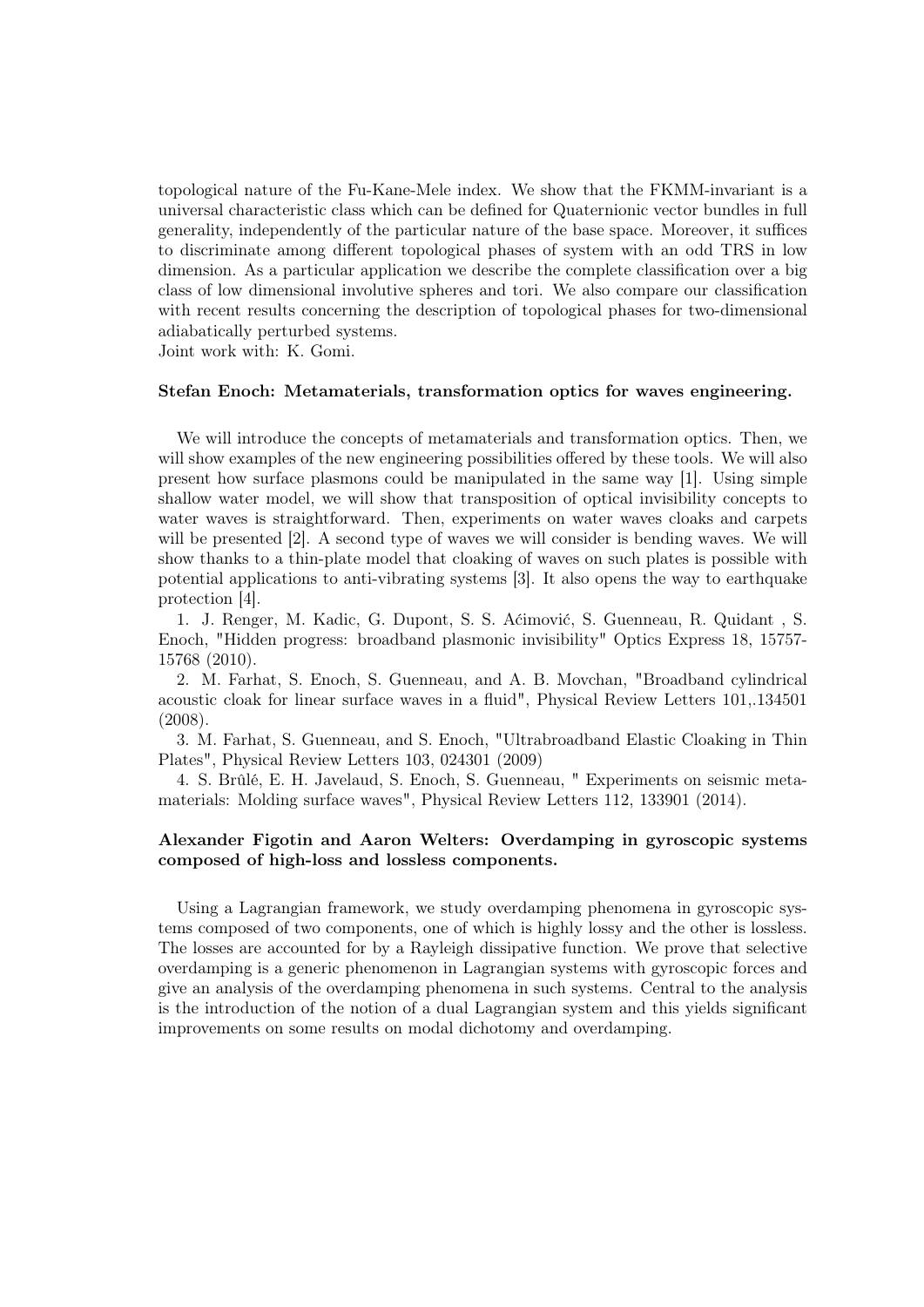## Dirk Hundertmark: Discrete diffraction managed solitons: Threshold phenomena and rapid decay for general nonlinearities.

We study solitary breather type solutions for a discrete nonlinear Schrödinger type equation. This equation is known to model a wide range of effects ranging from molecular crystals to biophysical systems. Our interest for this equation comes from the fact that it models an array of nonlinear waveguides, the hopping terms corresponding to the interaction of neighbouring waveguides. We consider a variant of this model, the diffraction management equation, where the diffraction is periodically modulated along the waveguides. In experiments stable low power pulses in these waveguide arrays have been observed.

We prove a threshold phenomenon for the existence/non-existence of energy minimizing solitary solutions of the diffraction management equation for strictly positive and zero average diffraction. Our methods allow for a large class of nonlinearities, they are, for example, allowed to change sign, and we impose the weakest possible conditions on the local diffraction profile, it only has to be locally integrable. The solutions are found as minimizers of a nonlinear and nonlocal variational problem which is translation invariant. There exists a critical threshold such that minimizers for this variational problem exist if their power is bigger than the critical threshold and no non-trivial minimizers exist with powers below the critical threshold. We also give simple criteria for the finiteness and strict positivity of the critical threshold. Our proof of existence of minimizers is rather direct and avoids the use of Lions' concentration compactness argument.

Furthermore, we give precise quantitative lower bounds on the exponential decay rate of the diffraction management solitons, which confirm the physical heuristic prediction for the asymptotic decay rate. Moreover, for ground state solutions, these bounds give a quantitative lower bound for the divergence of the exponential decay rate in the limit of vanishing average diffraction. For zero average diffraction, we prove quantitative bounds which show that the solitons decay much faster than exponential. Our results considerably extend and strengthen previous results.

Joint work with: Mi-Ran Choi and Young-Ran Lee, Sogang University, Seoul.

### Muamer Kadic: Mechanical Metamaterials.

Metamaterials are man-made structures that obtain their unusual (meta=beyond) effective properties from geometrical structure rather than chemistry. Using 3D printing, metamaterials offer an opportunity to realize different properties and functionalities by micro-structuring a single material. Here, we will focus on two recent examples: controlling deformations [1,2] using transformational physics and absorbing energy [3] using mechanical instabilities. We will first review the different steps of protecting objects using transformational physics [4] in linear mechanics from the quasi-static case (using the concept of neutral inclusions for pentamode materials) to dynamic elastic cloaks (design by direct lattice transformations). We will show how to characterize their performances using Finite Element Method (FEM) from static to dynamic case via a scattering formalism [5,6] dealing with virtual sources and adaptive PMLs (Perfectly Matched Layers). Aiming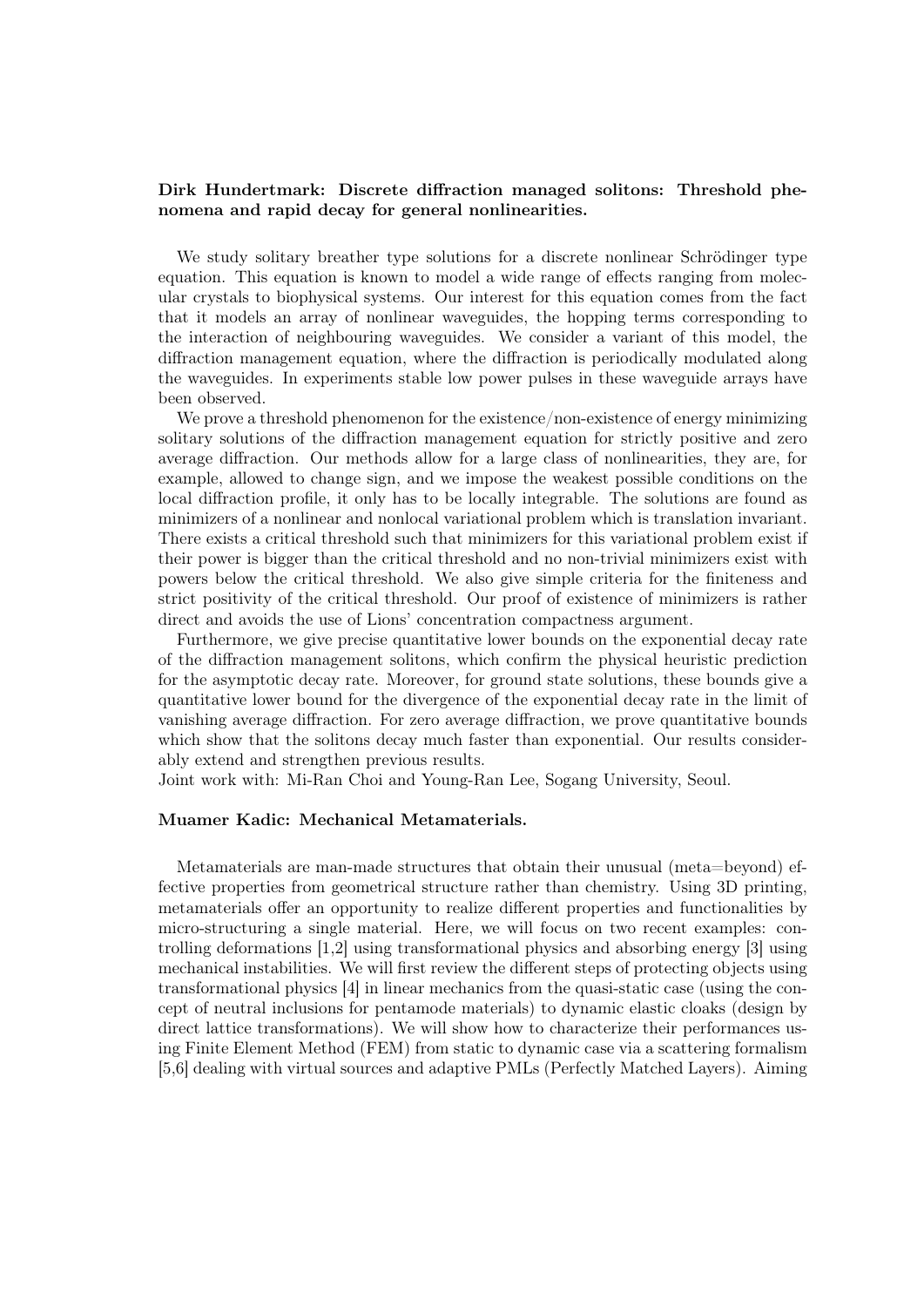to go beyond the linear regime, we will show how reusable mechanical metamaterials can be designed to absorb mechanical (shock) energy and hence protect from external loads. Usually shock absorbers are based on viscoelasticity or plastic (irreversible) deformations. Here, we present a new class of metamaterials which is based on buckling (instabilities) and that behaves as fully reusable mechanical metamaterials. These metamaterials have successfully been fabricated and characterized, showing promising performance.

- [1] Bückmann T et al., Nat. Commun. 5 4130 (2014).
- [2] Bückmann T et al., Proc. Natl. Acad. Sci. USA 112, 4930, (2015).
- [3] Frenzel T et al., submitted (2015).
- [4] Diatta A et al., unpublished (2016).
- [5] Kadic M et al., unpublished (2016).

### Yosuke Kubota: Twisted equivariant K-theory and topological phases.

The classification of topological phases in each Altland-Zirnbauer symmetry class is related to one of 2 complex or 8 real K-theory by Kitaev. A more general framework, in which we deal with systems with an arbitrary symmetry of quantum mechanics specified by Wigner's theorem, is introduced by Freed and Moore by using a generalization of twisted K-theory. In this talk, we introduce the definition of twisted K-theory in the sense of Freed-Moore for C<sup>\*</sup>-algebras, which gives a framework for the study of topological phases of non-periodic systems with a symmetry of quantum mechanics. Moreover, we introduce uses of basic tools in K-theory of operator algebras such as inductions and the Green-Julg isomorphism for the study of topological phases.

# Max Lein: Rigorous Analogies Between Quantum Systems and Certain Wave Equations.

The heuristic similarities of certain wave equations with analogous quantum systems has allowed physicists to successfully predict and later observe novel physical effects. Examples are one-way edge modes in periodic light conductors and magnonic crystals which resemble those found in topological insulators from condensed matter physics. However, few of these analogies to quantum systems have been derived from first principles, and mathematical results are scarcer still. In this talk I will explore how to go about making these heuristic arguments rigorous, with an emphasis on shared mathematical structures. The main idea is to recast the dynamical equations in the form of a Schrödinger equation,  $i\partial_t \psi = M\psi$ . But there are a number of differences compared to quantum systems: (1) The generator  $M = W D$  is the *product* of "weights" W and a differential operator  $D$ ; also perturbations are multiplicative. Operators of this type are much less understood and have very interesting mathematical features. And (2) the physically relevant fields (e. g. electromagnetic fields) are real whereas quantum wave functions are complex. Hence, applying certain tools such as the classification theory of complex vector bundles requires some care. I will illustrate these points with examples from electromagnetism. Joint work with Giuseppe De Nittis and Carlos Villegas Blas.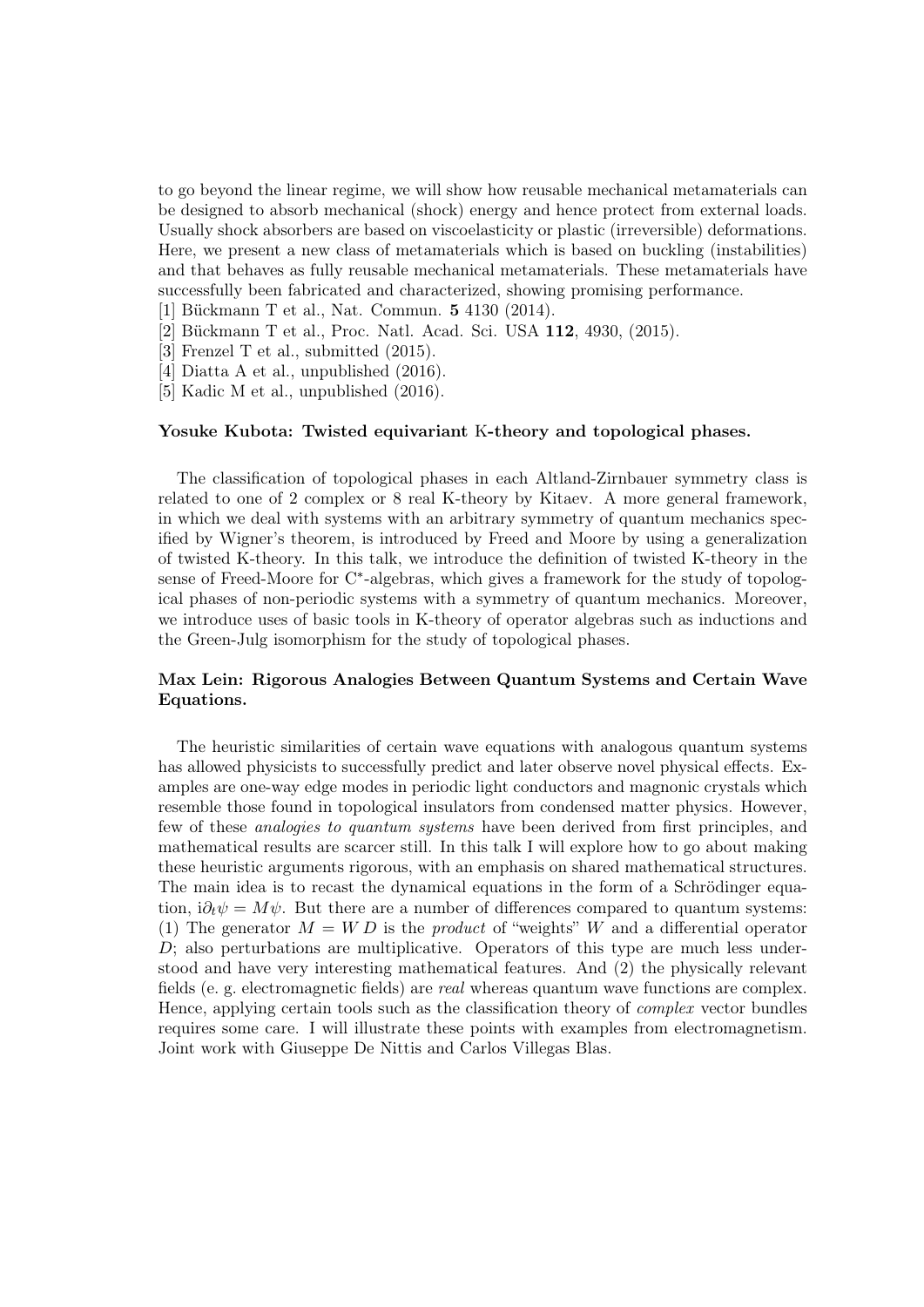## Mikyoung Lim: Spectrum of the Neumann-Poincaré operator and plasmon resonance.

In this talk we consider spectral properties of the Neumann-Poincaré (NP) operator on planar domains with corners. Recently there is rapidly growing interest in the spectral properties of the NP operator due to its relation to plasmonics and cloaking by anomalous localized resonance: Plasmon resonance occurs at eigenvalues of the NP operator and anomalous localized resonance occurs at the accumulation point of eigenvalues, respectively. We show that the rate of resonance at continuous spectrum is different from that at eigenvalues, and then derive a method to distinguish continuous spectrum from eigenvalues. We analyse the spectrum of intersecting disks which has two corners and show computational experiments which provide the spectral properties of domains with corners. For the computations we use a modification of the Nyström method which makes it possible to construct high-order convergent discretisations of the NP operator on domains with corners.

## Ling Lu: Topological and invisible photonic crystals.

I will show experimental realizations and theoretical predictions of 2D and 3D photonic crystals with topologically protected edge and surface states.

I will also discuss the realization of an invisible material having identical electromagnetic properties as air at a desired frequency.

# Thierry Martin: Electronic quantum optics with quantum Hall edge channels and topological insulators.

Electronic quantum optics attempts to mimic photons collisions scenarios of quantum optics in a condensed matter setting, with single electron source for instance propagating along the edge states of a semiconductor device. Electrons differ from photon because of their statistics, because they repel each other and because they are accompanied by a Fermi sea. We will start by summarizing the results of the nanophysics team in the integer quantum Hall regime. Next, we will concentrate on edge states of a two dimensional topological insulator. The edge states of a two-dimensional topological insulator are characterized by their helicity, a very remarkable property which is related to the time-reversal symmetry and the topology of the underlying system. We theoretically investigate a Hong-Ou-Mandeltype setup as a tool to probe it. Collisions of two electrons with the same spin show a Pauli dip, analogous to the one obtained in the integer quantum Hall case. Moreover, the collisions between electrons of opposite spin also lead to a dip, known as Z2 dip, which is a direct consequence of the constraints imposed by timereversal symmetry. In contrast to the integer quantum Hall case, the visibility of these dips is reduced by the presence of the additional edge channels, and crucially depends on the properties of the quantum point contact. As a unique feature of this system, we show the possibility of three-electron interference, which leads to a total suppression of the noise independently of the point contact configuration. This is assured by the peculiar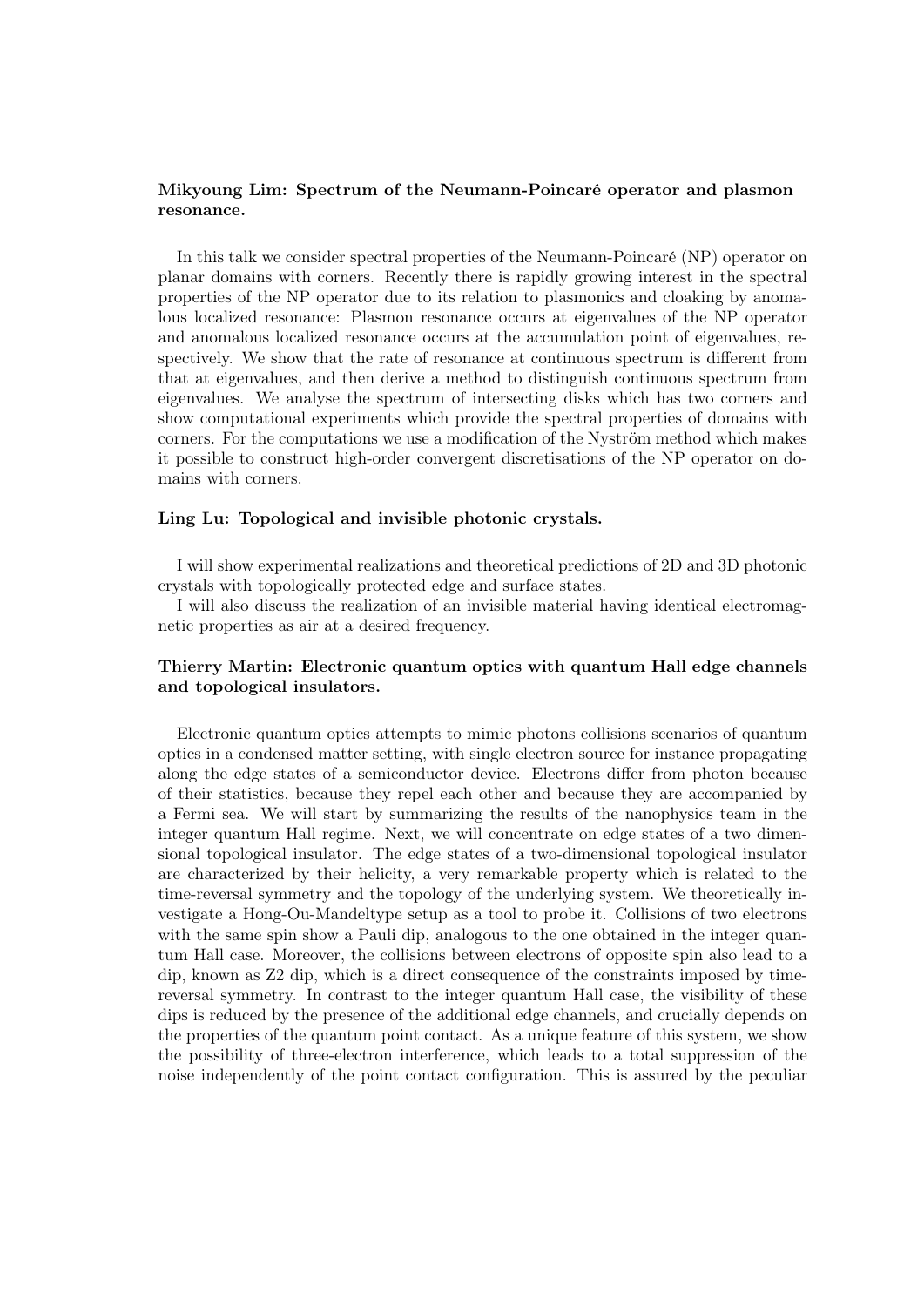interplay between Fermi statistics and topology. This work intends to extend the domain of applicability of electron quantum optics. Joint work with: K. Gomi.

### Shinichiroh Matsuo: Gysin maps and bulk-edge correspondence.

We propose a yet another definition of KR-groups, which combines those of Atiyah and Karoubi and gives a simple proof of the Bott periodicity. Using the new definition, we can formulate the bulk-edge correspondence for free fermion systems as the functoriality of the Gysin map.

This is joint work with M. Furuta, S. Hayashi, M. Kotani, Y. Kubota, and K. Sato.

# Owen D. Miller: Material-dictated upper bounds for scattering response in linear systems.

First I describe a simple energy-conservation approach that establishes geometryindependent upper bounds to optical response in absorptive systems. For a material with a (local, linear) susceptibility  $\chi$  at a fixed frequency, the "optical theorem" leads to bounds that depend on  $|\chi|^2 / \text{Im } \chi$  and the source/scatterer separation distance, but which are independent of shape or periodicity and apply equally well to complex subwavelength structures such as metamaterials (with the bounds depending only on the constituent materials). I will show that generalizations of this approach—finding convex constraints for induced currents—can further yield limits to the power–bandwidth product per resonance of any scatterer (not necessarily absorptive), and can be generalized to linear elastodynamics as well as coupled multiphysics systems. I will discuss efforts to achieve optimal performance for a variety of scattering processes, including absorption, scattering, local density of states, and radiative heat transfer, demonstrating the utility of the bounds for providing a global view of what is possible in highly nonconvex and exponentially large design spaces.

Joint work with Steven G. Johnson.

# Bruno Nachtergaele: Stability of Frustration-Free Ground States of Quantum Spin Systems.

We study frustration-free quantum lattice systems with a non-vanishing spectral gap above one or more (infinite-volume) ground states. The ground states are called stable if arbitrary perturbations of the Hamiltonian that are uniformly small throughout the lattice have only a perturbative effect. In the past several years such stability results have been obtained in increasing generality. We review results by Bravyi-Hastings, Bravyi-Hastings-Michalakis, and Michalakis-Zwolak, as well as some recent refinements. This is joint work with Robert Sims and Amanda Young.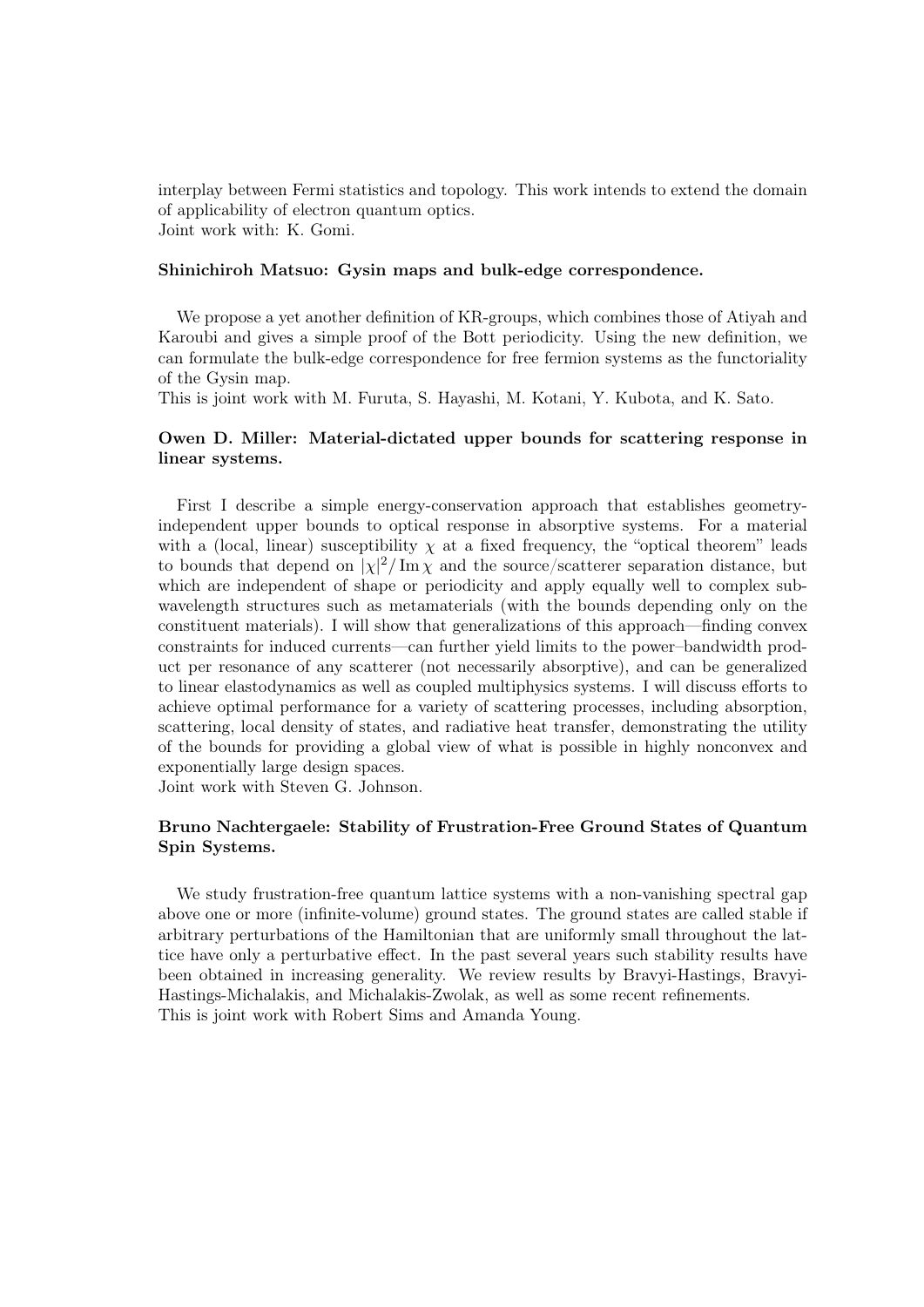### Hagen Neidhardt: Scattering matrix and Dirichlet-to-Neumann maps.

A general representation formula for the scattering matrix of a scattering system consisting of two self-adjoint operators in terms of an abstract operator valued Titchmarsh-Weyl M-function is proved. This result is applicable to scattering problems for different selfadjoint realizations of Schrödinger operators on unbounded domains, and Schrödinger operators with singular potentials supported on hypersurfaces. In both applications the scattering matrix is expressed in an explicit form with the help of Dirichlet-to-Neumann maps.

### Hoai-Minh Nguyen: Applications and stabilities of negative index materials.

Negative index materials are artificial structures whose refractive index are negative over some frequency range. These materials were first investigated theoretically by Veselago in 1964 and their existence was confirmed experimentally by Shelby et al. in 2001. In the first part of this talk, I explain how and why one can use negative index materials to do cloaking and superlensing using complementary media, and cloaking a source and an object via anomalous localized resonance. In the second part of the talk, I discus various conditions on the stabilities of these materials. From mathematics point of view, the study of negative index materials involves the study of Maxwell or Helmholtz equations with sign changing coefficients. Hence the ellipticity and the compactness are lost in general. Moreover, the localized resonance, i.e., the fields blow up in some regions and remain bounded in some others as the loss (the viscosity) goes to 0, might occur.

# Toshiaki Omori: A discrete surface theory on 3-valent graphs embedded in 3-dimensional Euclidean space.

Toward a new insight into the physical properties of carbon materials of negativelycurved type, especially of Mackay-like carbon materials, we have recently developed a new discrete surface theory on 3-valent embedded graphs in 3-dimensional Euclidean space. In this talk, we shall start with the definitions of the mean curvature and the Gauss curvature of 3-valent discrete surfaces, continue with their several fundamental properties, including variational principles for the area functional, then introduce several basic examples. We shall also introduce an example of a discrete minimal surface which is constructed from a standardly realized (due to Kotani-Sunada) discrete surface. Additionally, if time permitted, we discuss convergence of a sequence of 3-valent discrete surfaces which are coming from the so-called Goldberg-Coxeter construction. This talk is based on joint work with Motoko Kotani and Hisashi Naito.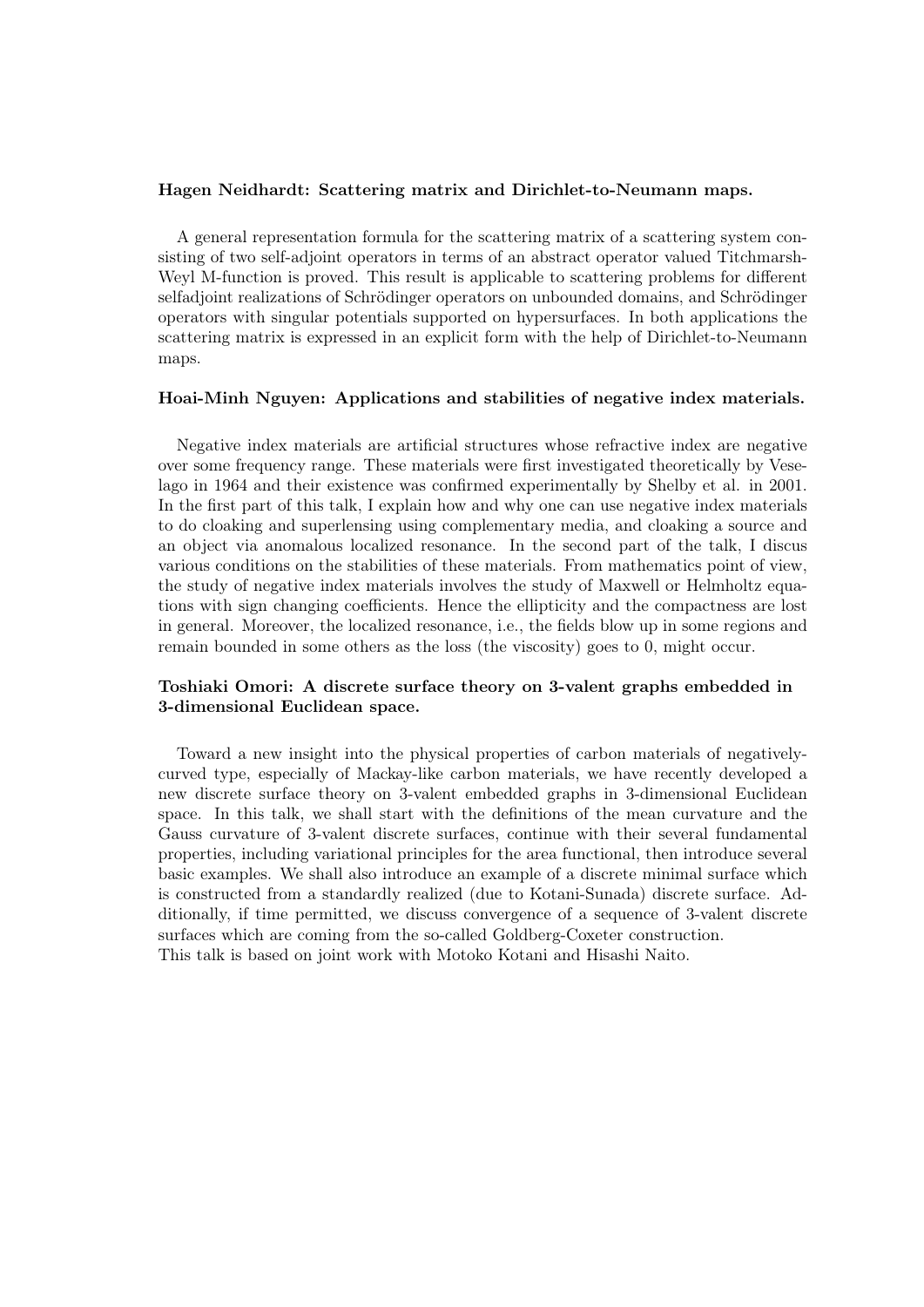#### Nicolas Rougerie: Emergent anyons in quantum Hall physics.

Anyons are by definition particles with quantum statistics different from those of bosons and fermions. They can occur only in low dimensions, 2D being the most interesting case. They have hitherto remained hypothetical, but there is good theoretical evidence that certain quasi-particles occuring in quantum Hall physics should behave as anyons.

In this talk I shall consider the case of tracer particles immersed in a so-called Laughlin liquid. I will argue that, under certain circumstances, these become anyons. This is made manifest by the emergence of a particular effective Hamiltonian for their motion. The latter is notoriously hard to solve even in simple cases, and well-controled simplifications are highly desirable. I will discuss a possible mean-field approximation, leading to a oneparticle energy functional with self-consistent magnetic field. Joint work with Douglas Lundholm.

#### Stephen P. Shipman: Spectrally embedded bound states for quantum graphs.

As a rule, a second-order self-adjoint periodic differential operator with a local defect cannot admit an eigenvalue embedded in its continuous spectrum. This rule essentially extends to periodic quantum graphs, where the result relies on the irreducibility of the Fermi surface (dispersion relation). But there are certain periodic graphs, such as bilayer graphene, that do allow spectrally embedded eigenfunctions under local perturbations. Construction of the eigenfunctions utilizes the separability of the Fermi surface for all energies, which in turn comes from the symmetry group of the graph, which cannot be realized as a group of symmetries of Euclidean space. This presentation will show the construction of embedded eigenvalues for quantum graphs and discuss the connections to reducibility of the Fermi surface and the symmetries of the graph.

# Aaron Welters: Analyticity of the Dirichlet-to-Neumann Map for Maxwells Equations in Passive Composite Media.

In this talk I will discuss the analyticity properties of the electromagnetic Dirichlet-to-Neumann (DtN) map for the time-harmonic Maxwells equations for passive linear multicomponent media. I will also discuss the connection of this map to Herglotz functions for isotropic and anisotropic multicomponent composites. The focus of the discussion will be on two different types of geom- etry, namely, layered media and bounded media (with Lipschitz domains). For these geometries I will derive the analyticity properties of the associated DtN map in terms of the transfer matrix for layered media and, for bounded media, using a variational formulation of the time-harmonic Maxwells equations. This is joint work with Graeme Milton (Univ.of Utah) and Maxence Cassier (Univ.of Utah).